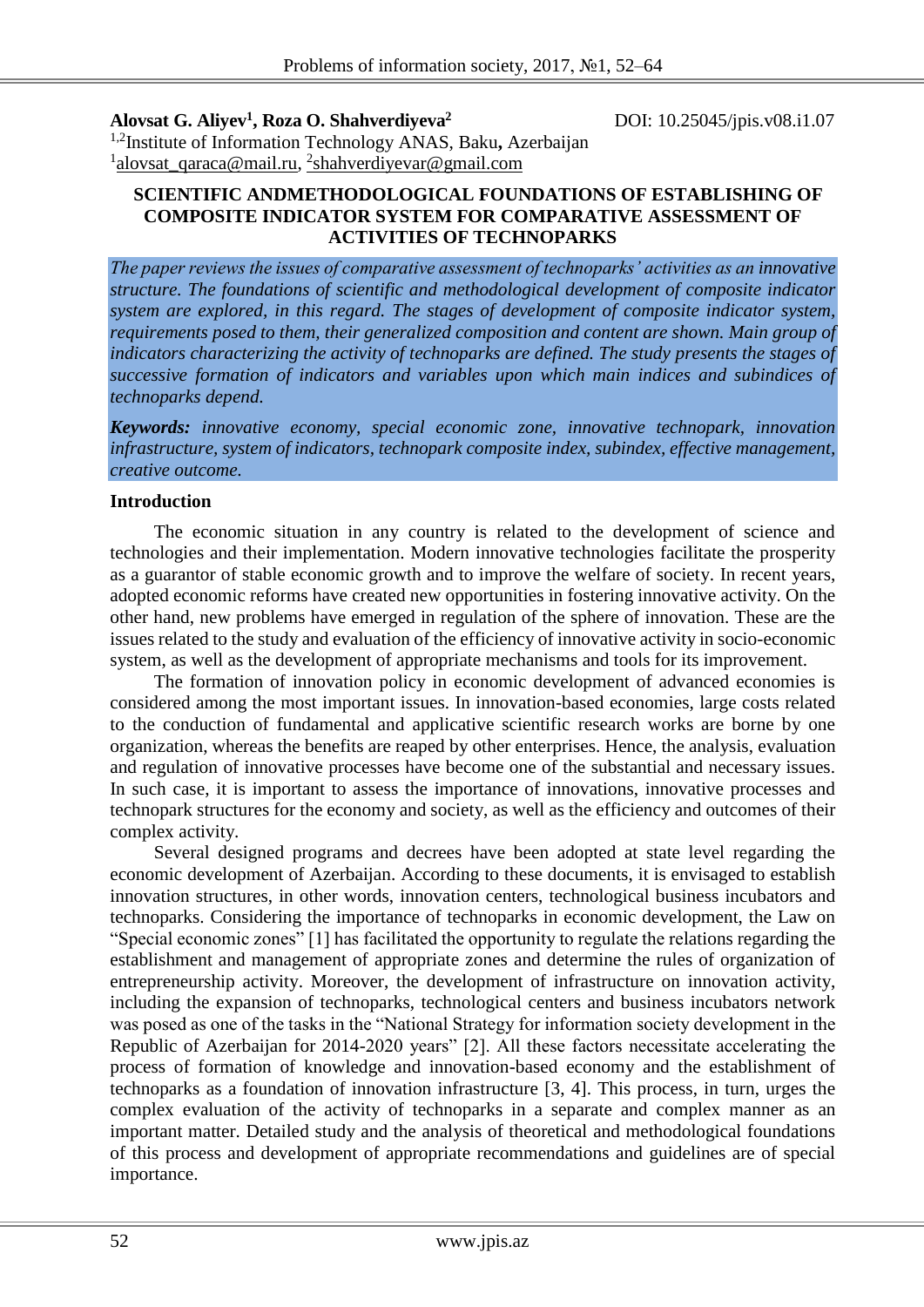## **Problem statement**

Development of theoretical and methodological foundations and guidelines on separate evaluation of the activity of innovation structures, including technoparks, and its complex evaluation in comparison with other technoparks, as well as the development of the system of indicators and criteria constitutes the essence and subject of the considered problem.

The primary goal in the presented article is to analyze the current situation regarding the complex approach to individual evaluation of the activity of elements of innovation infrastructure and a comparative assessment with other technoparks, and develop guidelines on establishing the system of indicators in corresponding field. For this purpose, it is necessary to generalize the requirements on the formation of indicators system allowing implementing the indicated evaluation and developing methodological base and scientific-theoretical foundations of this system.

Moreover, the composition and content of indicators system must also be determined. Since indicators system is represented in various levels and groups, methods allowing the determination of relevant evaluation guidelines, and weight or impact coefficients for each indicator needs to be developed. Principally, such evaluation methods are required to be independently applicable, and the development of their computer models should be feasible. At the same time, information provision issues necessary for the assessment of indicators must be timely investigated and solved.

## **Stages of building the composite indicators system and requirements set on them**

As known, wide range of scientific research have been conducted regarding the development of indicators system on independent and comparative evaluation of the performance of technoparks [5]. Although numerous scientific articles have been published on this field, in general, the complex development of indicators system regarding the activity of technoparks is rarely available. The authors of those works have suggested incomplete indicator groups only. This confirms that, the issue of development indicator system on the evaluation of technoparks' activity is among the topical and important issues.

Overall, the main reason for wide use of numerous indicators system developed for evaluating modern development period of the society and economy is that those systems are capable of providing a clear comment of the information obtained as a result of the analysis of socio-economic events. Composite indicators are also widely used in evaluation system in recent years [5].

Composite indicators are useful tools for evaluation, analysis and comparison of the level of development of the society and economy. In accordance with the official explanation of International Labor Organization (ILO), composite indicators are generated as a result of comprising separate indicators measured on the basis of multidimensional criteria in a unified index. The construction of composite indicators and indices is a daunting task, and entails numerous stages, which requires in-depth investigations. In order to provide the foundation for choosing and unifying the variables included in composite indicators, theoretical foundations must be developed. Summation and weights of indicators must be carried out in accordance with theoretical foundations [5]. Variables must be selected on the basis analytical stability, measurability, comprehensiveness and the presence of mutual corelations among these variables.

The research system must shed light on the general structure of variables, evaluation of feasibility of database and methodology selection. Various approaches must be considered for conditional calculation of missing data.

Indicators must be normalized in order to make the comparison of indicators possible. According to the importance of each indicator, appropriate weight must be calculated for each and summation must be done in order to obtain final index, based on a developed methodology.

It is necessary to conduct appropriate reliability tests of composite indicator, from the point of view of mechanisms of including and excluding discrete indicators, mechanisms of normalization, calculation of missing data and choosing weights.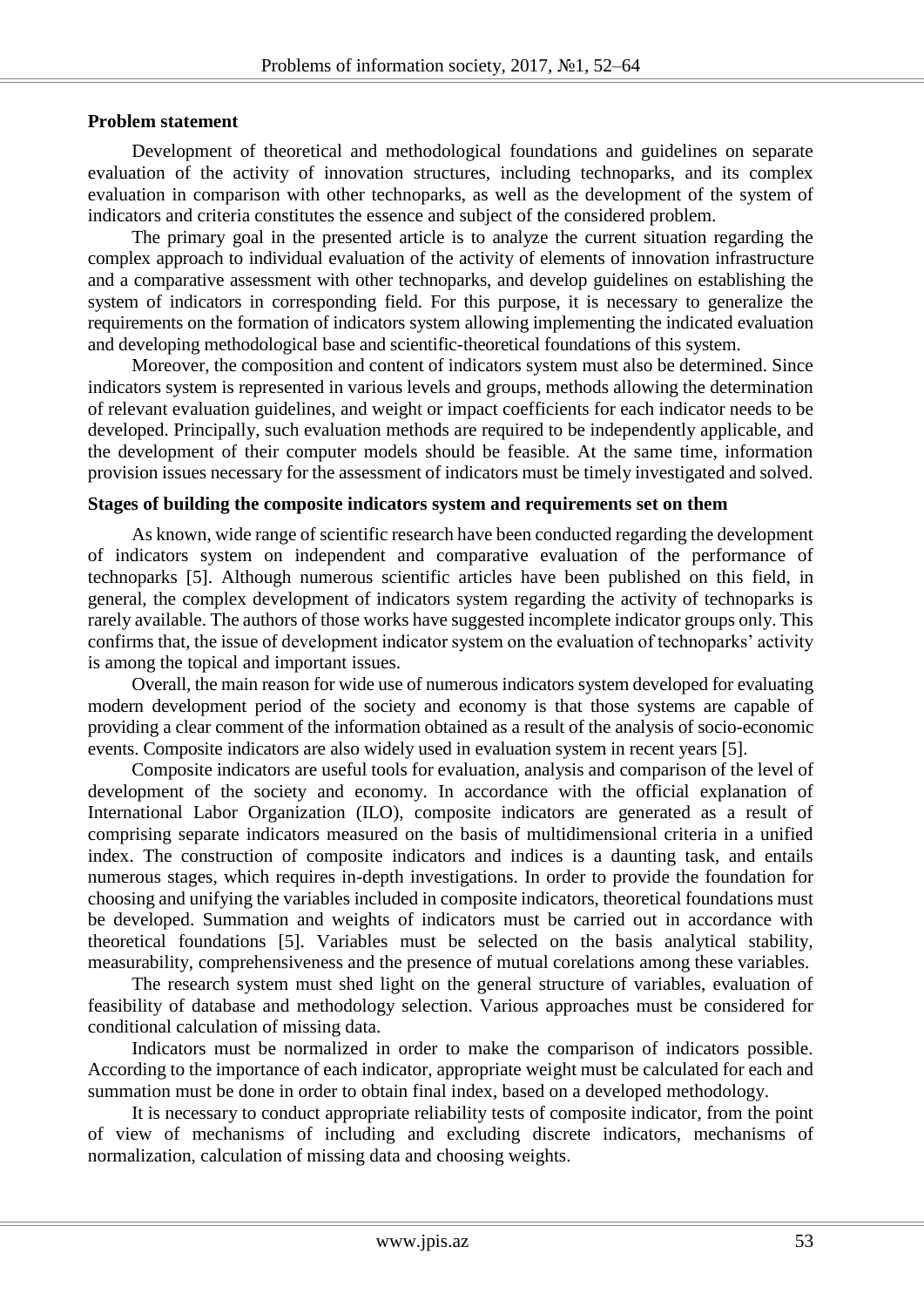Composite indicators must be transparent and dividable into indicators and quantities included in this index. An endeavor is necessary to reveal relationships between composite indicators and other declared variables, drawing upon the regression analysis [6-8]. Composite indices must be visualized and presented with various methods. Surely, indicated stages are conditional and can be subject to particular changes depending on research subject.

## **Composition and content of composite indicators system**

Composite index enables to indirectly assess the efficiency of technoparks' activity. It allows to speculate about the role and share of technoparks in the society. In order to build a composite index, the values of below mentioned indicators with conditional signs and names are suggested as a basis (Figure 1)



Figure 1. Main index groups characterizing technoparks' activity

The structure of composite indicator system (CIS) is suggested in multi-level form. The top level reflects all lower levels in an integrative manner, and a characterizing parameter is referred as composite index of technopark (CIT) (Figure 2).

Composite index is built as a result of assessment, and it occupies a leading position in comparative analysis. That is, as a result of such assessment, technoparks are given corresponding rating. The value of composite index can vary within [0,100] interval.

Thus, CIT calculation can be functionally indicated as below:

 $CIT = FI(SIS, INF, FBE, IMR, IPA, HRS, SEL, IPS, ETC, SED).$ 

Where, FI denotes the functional form of dependence of composite index on other indices, brief information on the essence and content of main indices building CIT are given in following sections.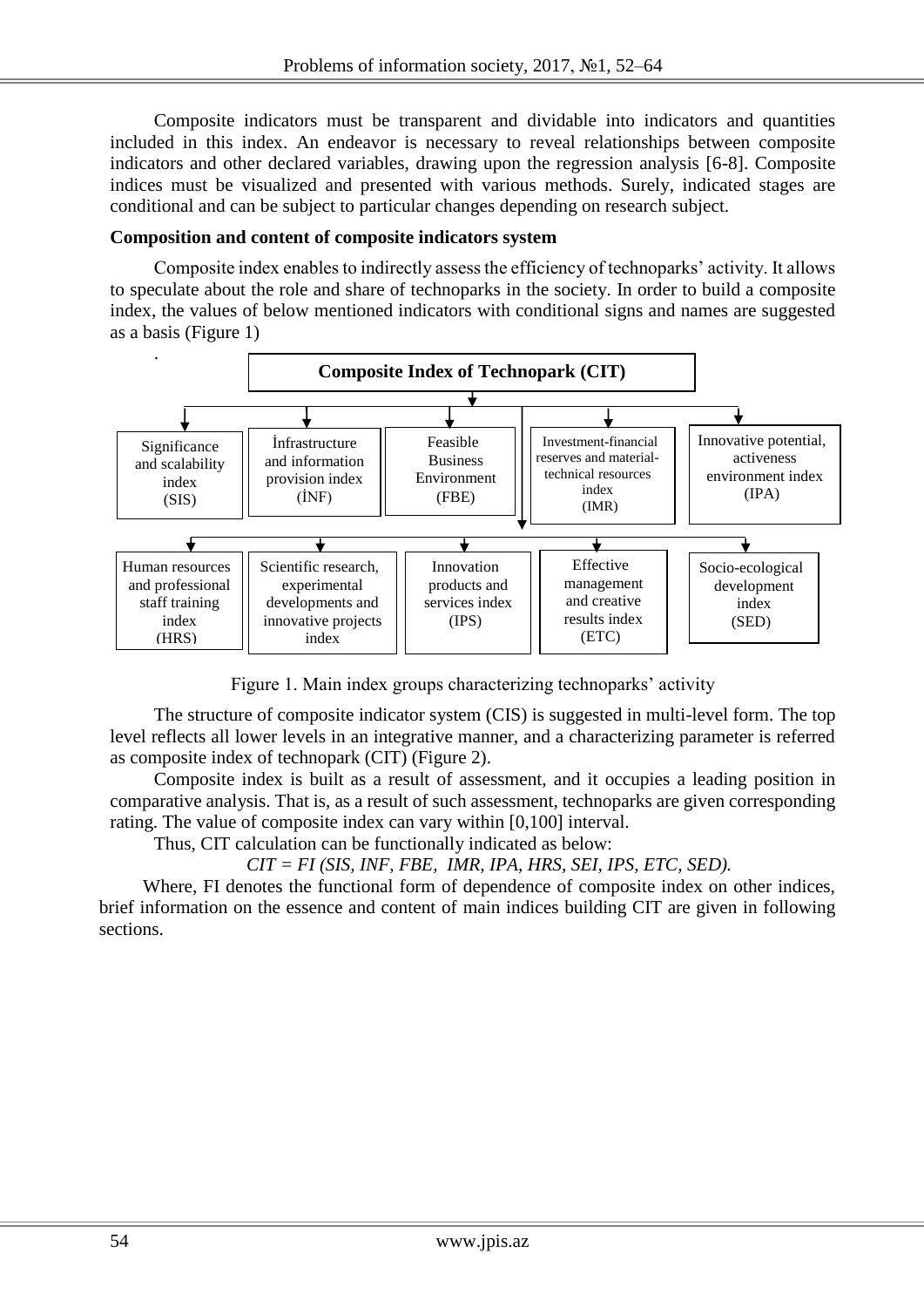

Figure 2. Hierarchical structure of technoparks' indices and indicators

## **Significance and scalability (SIS) index**

This index characterizes the degree of importance of building technoparks, organization of their activity and a role played in socio-economic life of the region of location and the level of participation in the sphere of specialization or economic sector. Moreover, it also shows the level of favorableness of the area covered by technopark and the scale of the area covered. As a result, this index allows determining the impact of technopark in the economy and society.

Some subindex groups directly or indirectly affect the building of index characterizing the importance and scale of technopark. In our case, we have included 12 subindices into the group. Each subindex individually affects the building of SIS index within [0, 100] interval. The methodology of procedure of formation and assessment of weight coefficients, as well as SIS index is carried out with expert methodology based on fuzzy approach. The values of subindices and weighted coefficients of indicators, correspondingly affecting those subindices, can be determined with that method at later stage.

We suggest to include the following subindices in the composition of importance and scale index: compliance of spheres of activity and specialization directions with state programs (SSSP), degree of scale (DS), role and importance in formation of national innovation system (RNIS), impact and importance on formation of knowledge economy (IFKE), level of participation in export-oriented and knowledge-intensive goods production (EOKI), level of participation in competitive goods production (CGP), level of assignment (LAS), priviledgeness and statusness (PS), effectiveness of property relations (EPR), area favorableness (ARFA), comprehensiveness of fundamental, applicative, empirical and innovative research (CFAEI), level of building of various links on development and use of high technologies (DUHT).

Hence, given the symbols denoted above, the building of MIG index and the functional dependence of subindices constituting this index can be given as below:

#### *MIG = F<sup>1</sup> (SSSP, DS, RNIS, IFKE, EOKI, CGP, LAS, PS, EPR, ARFA, CFAEI, DUHT)*

#### **Infrastructure and information provision (INF) index**

INF index indicating the level of development of technoparks infrastructure and information provision characterizes the level of organization of access opportunities to necessary software bases, e-libraries and scientific foundations on information provision activity and the provision of various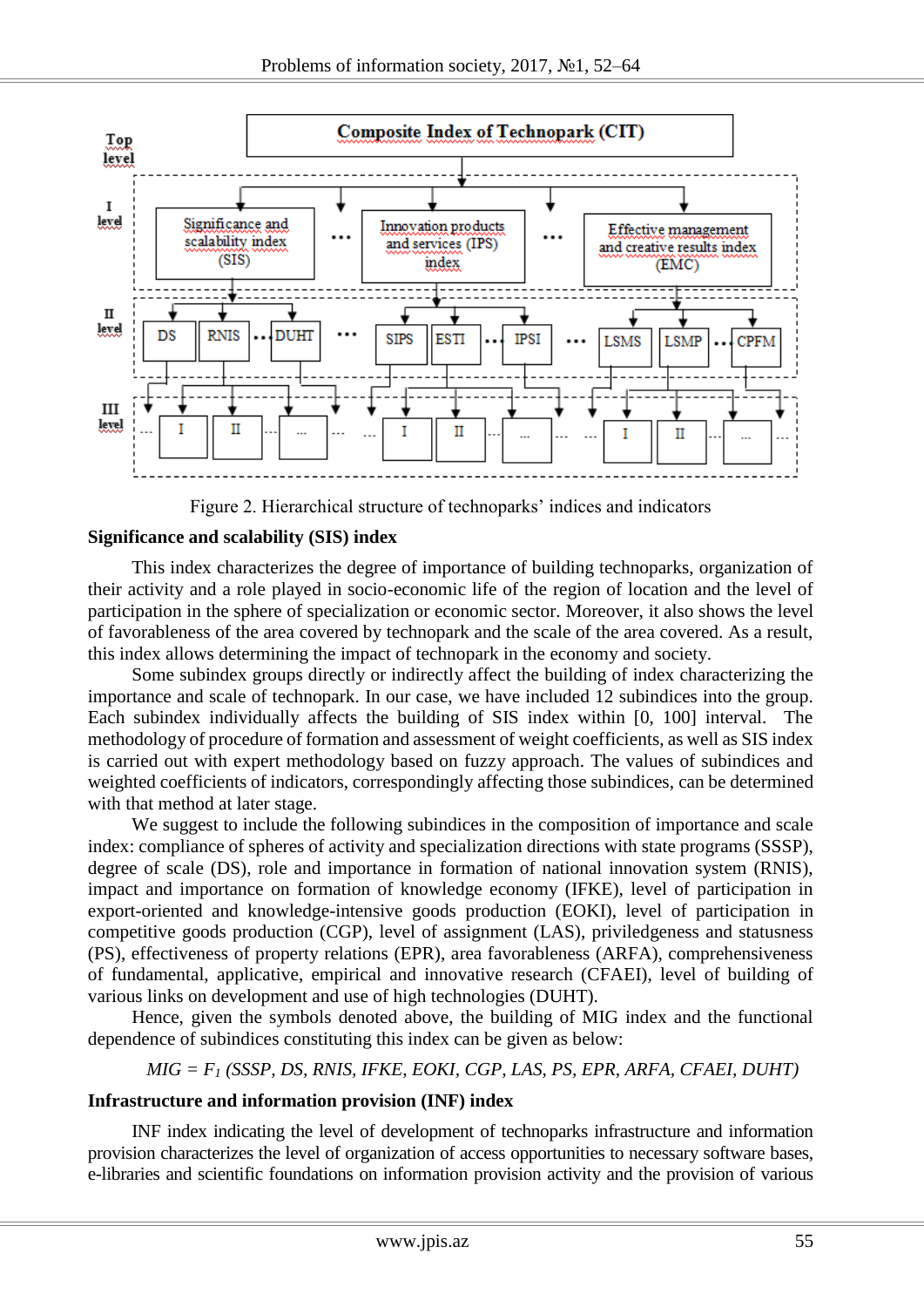services. INF index also reflects the level of presence of extensive infrastructure and comprehensive information provision base for complex management of technoparks' activity.

Technopark infrastructure is constituted of land areas, buildings, non-residential areas, roads and transportation and set of facilities providing social, cultural, public catering, administrative, engineering-communication maintenance and other activities. Engineering-communication maintenance of technoparks is supplied with gas, heating, communication, electricity, water and other. tools and devices necessary for exploiting infrastructure facilities [9-11].

The infrastructure of technoparks is constituted of the sum of mutually linked structures and objects, as well as specific system of the institutions mutually linked for the activity of various economic subjects. It consists of the provision of building comprehensive relations with the structures engaged in innovation, business, finance, production, marketing activity and intellectual property protection in technopark's activity.

The building of secure information provision of technoparks by using innovative technologies in management of its activity is one of the important conditions of facilitating innovation activity.

Following subindices can be included in INF Index: level of building links with innovation and business structures (BIBS); level of links with financial-credit and insurance structure (FCIS); level of building relations with production infrastructure (BRPI); level of building links with marketing structures (LBMS); level of opportunities of using and developing modern information technologies (UDMI); level of information protection and security (LIPS); level of automatization of work places (LAWP); level of provision with mobile communication tools (PMCT); level of organization of links with ICT and Internet services (ICTI); level of organization of links with intellectual property protection structures (LIPP); level of favorableness of transport infrastructure (LFTI); level of provision with material-technical and municipal resources (LPMM), level of organization of access possibilities to e-libraries and scientific bases (ELSB); level of favorableness of socio-ecological infrastructure (FSEI).

Given the above-mentioned indications, the functional form  $(F_2)$  of INF index can be expressed as follows:

*INF = F<sup>2</sup> (BIBS, FCIS, BRPI, LBMI, UDMI, LIPS, LAWP, PMCT, ICTI, LIPP, LFTI, LPMM, ELSB, FSEI)*

Here,  $F_2$  expresses the functional dependence form of INF on building subindices.

## **Favorable business environment (FBE) index**

This index reflects the favorableness of the environment necessary for developing entrepreneurship in techoparks, the effectiveness of institutional structures and mechanisms for business development, the level of legal regulatory environment, and the existing and forecasted situation of business environment according to several necessary characteristics [12].

The status of business environment in technoparks is a leading factor determining the ability of the country to attract foreign investment and develop small and middle enterprises. Growth opportunity of small and middle enterprises is higher in a curcimstances exacerbated with various taxes and regulations. A favorable business environment is the foundation of the fostering strategy of economic development.

Business environment is the presence of opportunities and incentives directed towards the productive investments, generation of job places and activity expansion in technoparks. Political stability, rule of law, macroeconomic situation, trust for the government and the regulatory environment are among other necessary factors significantly affecting the business environment [13, 14].

The presence of favorable business environment in technoparks entails the boost of entrepreneurship development, effective protection of rights of entrepreneurs, growing share of private sector in GDP, the implementation of simplified administrative procedures and transparent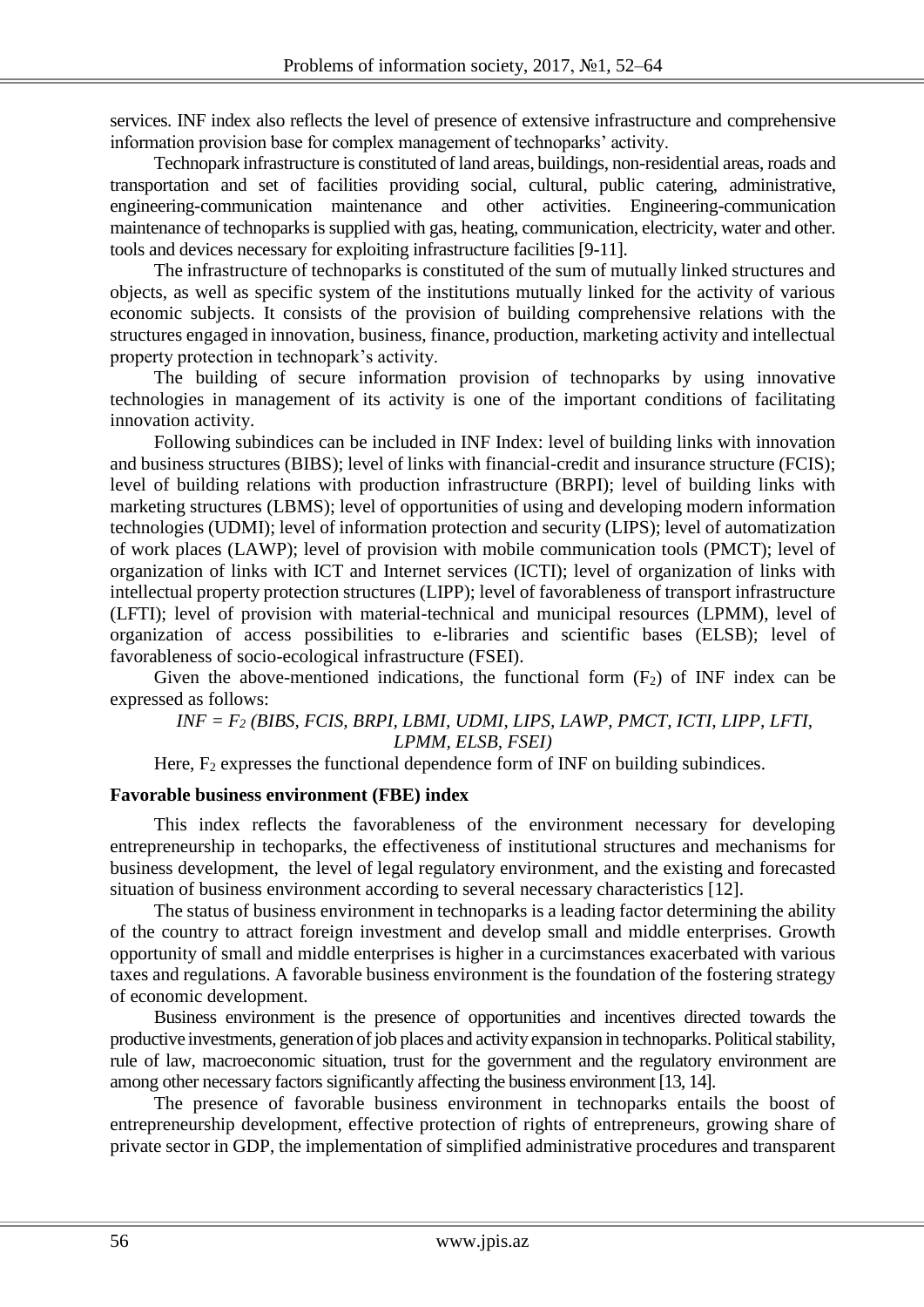mechanisms, the integration of the country in world economic system and implementation of joint transnational projects with foreign partners.

Following subindices can be included in the composition of FBE index: effectiveness of the activity of institutional structures (EAIS); formation and improvement of legal framework (FILF); opportunities of business development (OBD); functionality of mechanisms of protection of entrepreneurs' interests (FMPE); level of use of new information and communication tools (UNIC); efficiency of activity environment of small enterprises (EASE); opportunities of building business environment (OBBE); functionality of funds and mechanisms of entrepreneurship development (FMED); level of reliability of business environment (LRBE); sustainability and stability level of political and economic environment (SSPE); level of competitiveness of business environment (LCBE); level of implementation of incessant reforms (LIIF).

Given the above-mentioned indications, functional form  $(F_3)$  of FBE index can be shown as follows:

# *FBE = F<sup>3</sup> (EAIS, FILF, OBD, FMPE, UNIC, EASE, OBBE, FMED, LRBI, SSPE, LCBE, LIIF)*

## **Investment-financial reserves and material-technical resources (IMR) index**

This index integratively characterizes the status of financial and investment reserves in technoparks, their effective use, as well as the sustainability and stability of provision with necessary material-technical resources. At the same time, this index characterizes the functionality of mechanisms of user of financial and technical resources necessary for the organization of complex activity of technoparks.

The establishment and organization of the activity of technopark are financed by state budget, and incomes generated by administrative organization and other sources. Financial reserves of technoparks are constituted of the sum of their income and charges. Financial reserves are formed by income of technoparks, budget, innovation fund, depreciation fund, production development fund, attracted resources, insurance payments, profits from financial operations, long-term loans of banks and organizations, payments by companies and organizations supporting them, financial funds of donor organizations, specialized regional funds, specialized funds under international financial organizations and etc.

Financial-investment reserves in technoparks are built in accordance with financial policy and managed by corresponding financial mechanism [15]. The performance of financial mechanism serves to the establishment of financial reserves, their distribution and the efficient use of established financial reserves. Financial mechanisms are constituted of mutually linked elements such as financial methods, normative legal guarantee and information provision. The following are attributed to investment reserves of technoparks: money, bank deposits, loans, shares and other assets, movable property and real estate, appropriately formalized scientific-empirical and other intellectual resources, unpatented technical documentation necessary for the organization of any type of production, sum of technical, technological, commercial and other knowledge ("know-how"), natural resources, rights to use the technology, and other property rights emanating from copyrights..

The primary duties of technical maintenance of technoparks include obtaining technologicalmaterial resources in a most efficient way, complete and timely provision of raw materials and materials for production, to organize the correct storage of technological materials, improve the structure of technical maintenance service, build favorable relations with customers, develop technical maintenance plans and etc [16].

The primary duty of technical maintenance service is to supply high-quality technological and material resources for an enterprise with fewer costs in a timely and complex manner. Technical maintenance organized on efficient and scientific-innovative foundations reduces the prime cost of innovative product, and raises the level of indicators such as labor productivity, quality, profitability and etc.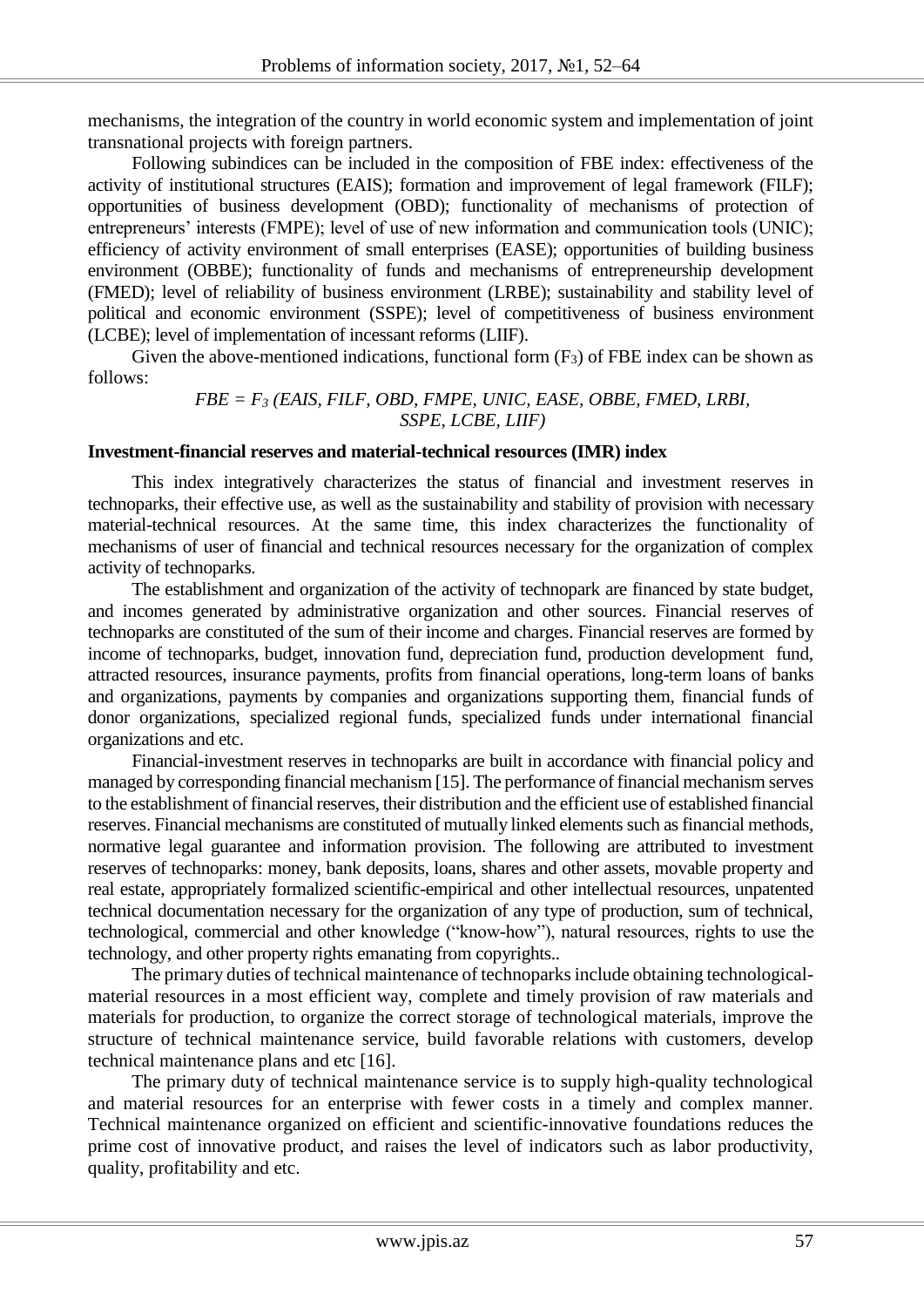Considering the above mentioned cases, it is suggested to include the following subindices to IMR index of technopark: functionality of investment funds and mechanisms (FIFM); level of impact of investment resources structure (IIRS); functionality of mechanisms of attracting investment (FMAI); level of state support for investments (LSSP); level of impact of financial resources structure (IFRS); effective functioning financial-investment structures (EFFS); level of effectiveness of financing mechanisms (LEFM); level of efficiency of investment (LEI); level of meeting demand for material-technical resources (MDMR); functionality of technical maintenance mechanisms (FTMM).

Above presented subindices can be analyzed separately, and it is possible to determine other indicators and variables affecting those subindices. As in previous case, these subindices are defined within [0, 100] interval by experts groups.

Therefore, given the above mentioned symbols, the functional designation of IMR index  $(F_4)$ can be expressed as follows:

## *IMR = F<sup>4</sup> (FIFM, IIRS, FMAI, LLSP, IFRS, EFFS, LEFM, LEI, MDMR, FTTM)*

## **Innovative potential, activeness and environment (IPA) index**

IPA index plays an important role in the assessment of the activity of technoparks. Several subindices and indicators are taken into consideration while building it [17]. As can be seen from its name, this index denotes the quantitative characteristics of innovative potential in technoparks and the quality of innovative activity and environment. Innovative potential reflects the readiness and the opportunities for the implementation of innovation issues and programs in technoparks. Innovative potential is built by material and scientific-technical potential, financial-economic resources, organizational resources, human resources, production-technological potential, sociopsychological factors and etc.

The structure of innovative potential is constituted of the unity of mutually linked integral components such resource, internal component and efficiency [18]. Resource component includes technical resources, information resources, financial resources and human resources. Internal component is constituted of the following parts: state support and infrastructure resources. Efficiency component reflects the content of mechanisms of use of indicated technopark resources.

The innovative environment envisages the building of favorable and special innovation environment for the development of all participants and resident companies operating in technoparks.

The building of innovative environment in technoparks can be divided into macro, meso and micro levels. The structure of innovative environment in technopark is constituted of the building favorable internal and external environment for providing innovative development which facilitates the generation and implementation of a new product and technology [19].

Human capital, the support for innovations and technological infrastructure can be attributed to the building of innovation environment structure in technopark. The human capital also covers economic-social composition, labor conditions, incomes, living standard, mobility of labor resources and etc. [20-23].

The support for innovation in technopark is composed of financial-economic and politicoinstitutional provision. Technological infrastructure covers scientific-research, information and consulting maintenance, development of new technologies, use of innovative technologies and production infrastructure.

The primary founding principles of the formation of innovative environment in technoparks include customer-oriented priority directions of generation and application of efficient innovation, the leading role of economic systems in building innovative environment, use of capabilities of innovative potential and staff potential, systematic approach, new management tasks, dynamism, balancing, unification, relative openness, creative attitudes and etc.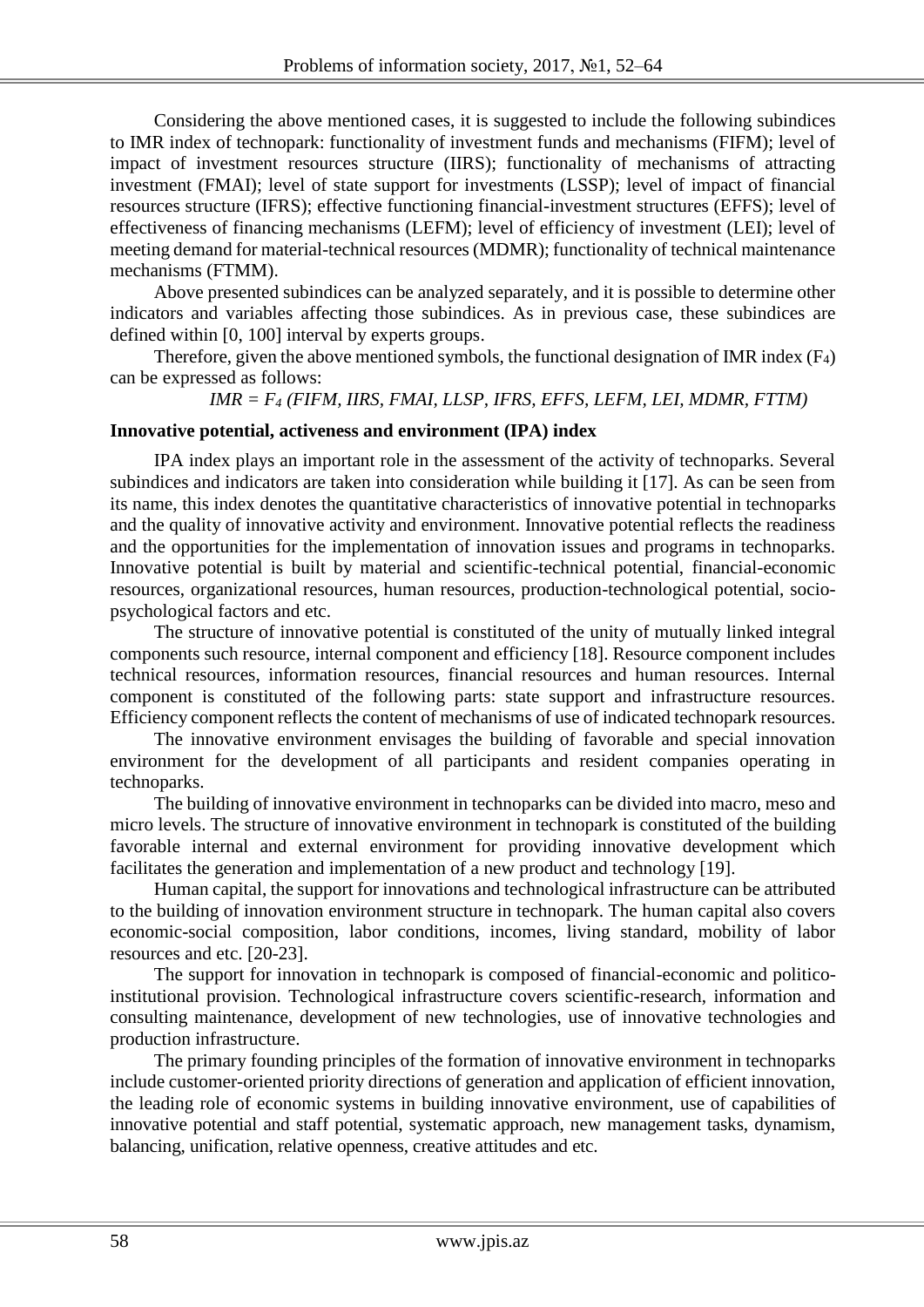It is suggested to include the following subindices in innovative potential, activeness and environment (IPA) index: level of production potential capabilities (LPPC); level of investment potential (LIPO); level of effect of intellectual potential (LEIP); administrative management and institutional potential (AMIP); organizational innovation potential (OIPO); marketing innovation potential (MIPO); innovative activity potential (IAPO); information sources potential (ISPO); environmental potential (ENPO); level of innovation activity (LOAC); favorableness of innovative environment (FAIE).

Considering the above-mentioned indications, the designation of IPA index can be functionally (*F5*) expressed as follows:

*IPA = F5(LPPC, LIPO, LEIP, AMIP, OIPO, MIPO, IAPO, ISPO, ENPO, LOAC, FAIE)*

## **Human resources and professional staff training (HRS) index**

This index reflects the current situation on human resources and professional staff training. Human resources employed for achieving the posed goal encompasses the total labor force to be potentially attracted by internal and external resources of technopark and their level of specialization, including all employees from high-rank leadership to law-rank workers.

Overall, in order to achieve the goals of technoparks, it is necessary to employ and purposefully direct the accurately planned, recruited and specialized staff. These activities are among the most important conditions of human resources management [24].

The 3 "R" principle (*right time, right position, and right person*) is widely adopted in human resources management. It is very important to recruit experts, remunerate them correspondingly, train, develop and stimulate and motivate them [24].

The functions of human resources management include the structural analysis and planning, selection and placement of human resources, their education and specialization, adaptation, labor remuneration, assessment of work activity, labor motivation and stimulation, labor protection etc.

The process of staff training in technoparks can include the provision of selection and efficient placement of skilled personnel, provision of environment for raising the level of staff professionalism and comprehensive personal development, the staff reserves for high-rank positions and etc.

It is suggested to include the following subindices in HRS index of technopark: effectiveness of the structure an dynamism of innovative staff potential (EISP); level of staff intellectualization (LSIN); quality level of staff resources (QLSR); sustainability level of staff potential (SLSP); level of management of human resources (LMHR); level of socio-cultural and public activity of human resources (SPAH); level of participation in management and decision-making process (PMDP); level of provision of effective work conditions for personnel (PEWC); level of personnel satisfaction (LPES); level of personnel training (LPTR).

Considering the above mentioned symbols, the designation of IPA index can be functionally (*F6*) expressed as follows:

*HRS = F<sup>6</sup> (EISP, LSIN, QLSR, SLSP, LMHR, SPAH, PMDP, PEWC, LPES, LPTR).*

## **Scientific-research, experimental developments and innovative projects (SEI) index**

This index characterizes all scientific research, empirical, experimental, fundamental and applicative developments starting from the stage of creation of the idea till innovation product and projects in this sector. Scientific-research and empirical developments of technopark are scientific activities successively implemented in order to explore application and research fields for improving scientific knowledge and their application. One of the forms of implementation of such activities is innovative projects. The staff engaged in research and development is comprised of individuals who oriente their creative activities towards services related to improving scientific knowledge, exploring new application fields, as well as the implementation of research and development.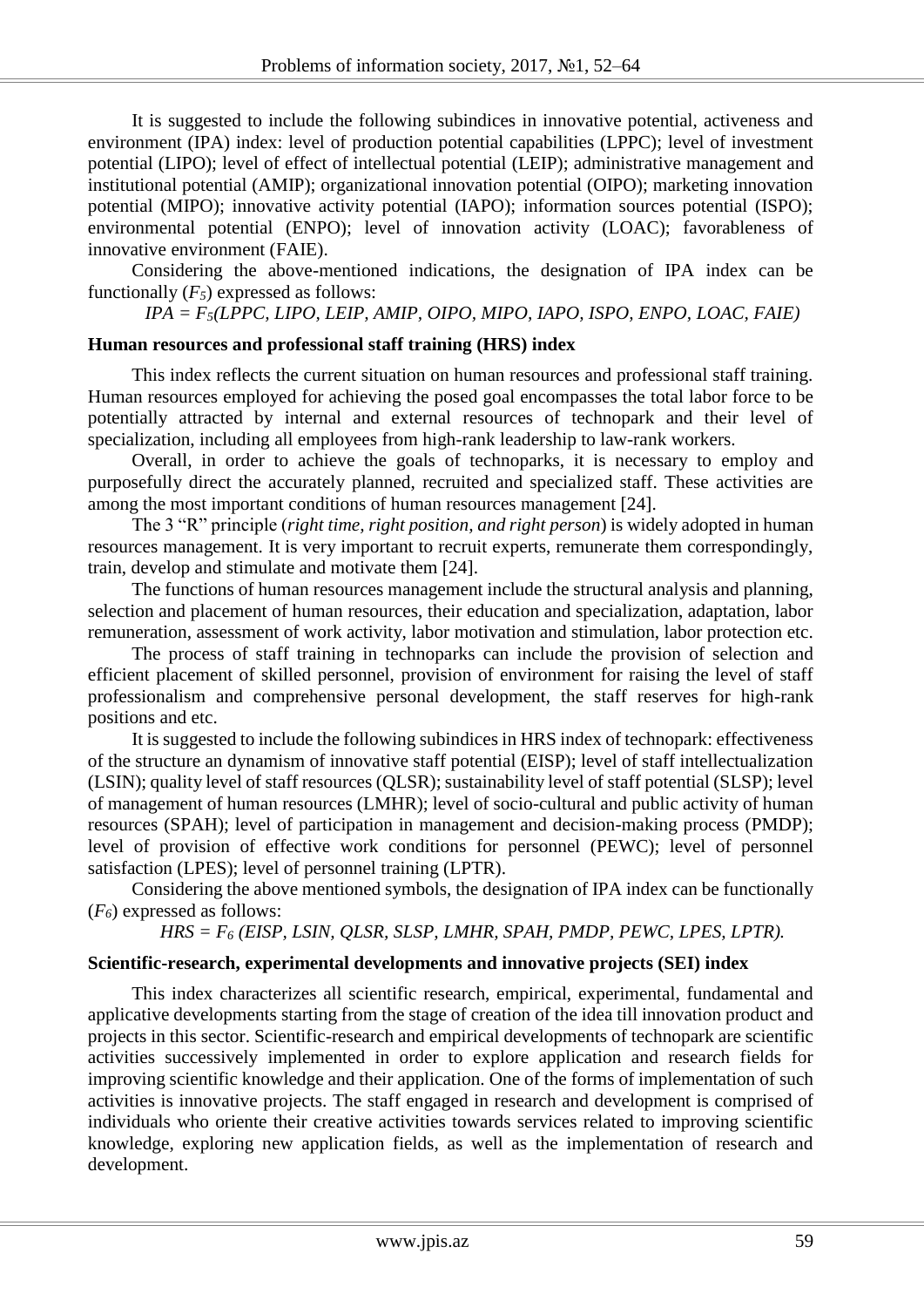Innovation projects in technopark are directed towards the successive implementation of the total of mutually related works which provide the creation, production and realization of any innovative product. Innovation project is a system of programs of application of scientific research, empirical-constructor, production, organizational, commercial and other complex measures for achieving the main goals. Innovation project  $-$  is a specific form of the organization and management of an innovation process, the result of which is the innovation product [25].

It is suggested to include the following subindices in ETI index of technopark: effectiveness of the structure and dynamics of scientific-research and empirical organizations (ESEO); effectiveness of scientific staff reserves structure (SSRS); level of material-technical base (LMTB); level of financing sources and resource opportunities (FSRO); level of scientificness of innovation (LSIN); effectiveness of the structure and dynamics of innovative projects (ESDI); level of publication of scientific-research (LPSR); level of commercialization of scientific research (LCSR); level of conduction of joint scientific research at international level (CSIL); level of transformation of scientific research to innovation (TSRI).

So, considering the above mentioned indications, the designation of SEI index can be functionally (*F7*) expressed as follows:

*SEI= F<sup>7</sup> (ESEO, SSRS, LMTB, FSRO, LSIN, ESDI, LPSR, LCSR, CSIL, TSRI).*

## **Innovation products and services (IPS) index**

This index encompasses the status of innovation products and services emerging as a result of complex activity of technoparks. It allows us to postulate an opinion on the effective structure and dynamics of innovation products and services, their share in export and import al science and resource intensity. It enables to assess the current situation on marketing programs, the level of commercialization and other realization issues and make some projections for future [26].

Innovation product and service is a new product, service or technology gone through the practical realization stage as a result of the innovative activity. The life cycle of innovation product includes the stages of production of new product, its market promotion, market development, stabilization, transformation and etc. Enterprises engaged in the creation of innovation product carry out the following stages of the innovation process: decision-making on transition of innovative development path, development of innovation idea, development of innovative development concept, specification of main principles of innovative development, preparation of innovative development plan, realization of innovative development plan and etc.

It is suggested to include the following subindices in IPS index of technopark:

- effectiveness of the structure and dynamics of innovation products and services (SIPS);
- effectiveness of the structure and dynamics technological innovations (ESTI);
- level of development of innovation product marketing program (IPMP);
- level of commercialization of innovation products and services (CIPS);
- export share of innovation products and services (EIPS);
- import share of innovation products and services (IIPS);
- share of customer-oriented innovation products and services (COIPS);
- science intensity of innovation products and services (SIPS);
- resource intensity of innovation products and services (RIPS);
- rate of the process of promotion of innovation products and services (PIPS);
- compliance of innovation products and services with international standards (IPSI)

Considering the above mentioned symbols, the designation of IPA index can be functionally (*F8*) expressed as follows:

*IPS= F<sup>8</sup> (SIPS, ESTI, IPMP, CIPS, İMXR, EIPS, IIPS, COIPS, SIPS, RIPS, PIPS, IPSI).*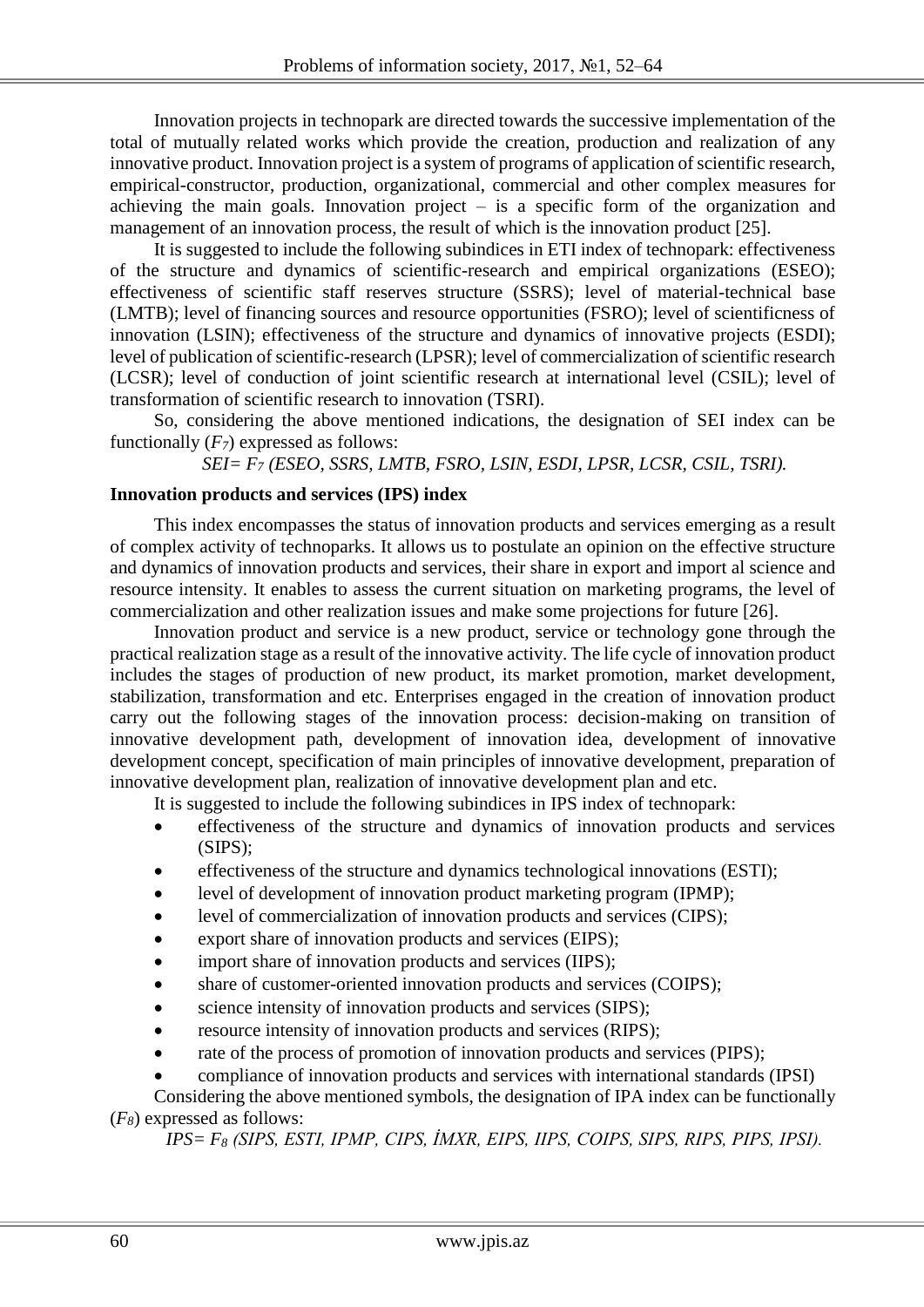#### **Effective management and creative results (EMC) index**

This index characterizes the level of effectiveness of management in technoparks, level of staff participation in management process and of profitability of intellectual technologies. It allows to hypothesize on the level of establishment of applicative and creative potential and the level of market promotion of creative products and services. At the same time, it also reflects the degree of boosting the efficiency of work outcomes and the level of transparency of activities.

In traditional terms, the creativity is one of the relatively sustainable characteristics of personality and specifies the creative potential and creative capacity.

The creativity process in technopark is constituted of mutually linked components and can achieve the change in environment and development of new products and services based on the creative use of the elements such as reflection, analysis, purposeful transformation and repeated organization [27].

The main outcomes of creative potential entail human capital (resources), structure (institutional) capital, social capital and cultural capital. The following can pertain to the database of creativity [28]: economic benefit of creativity, inventive activity for economic sectors, other outcomes of creative activity and etc. The main sectors covered by creative sectors are as follows: economic benefits of creative industry, the percentage of population engaged in creative industry, trade value of creative industry, economic benefits of e-trade, inventive capacity of business sectors, innovation activity under the condition of patent application, etc.

It is suggested to include the following subindices in EMC index:

- level of effectiveness of management structure (LSMS):
- level of staff participation in management processes (LSMP);
- level of improving the efficiency of decision-making (LIED);
- level of application of new and intellectual technologies in management (ANIM);
- level of profitability (LPR);
- level of stimulation of work outcomes (LSWO);
- level of improving of the transparency of activity (LITA);
- level of commercialization of scientific-research outcomes (LCSO);
- level of formation of creative potential (LFCP);
- level of formation of demand for creative products and services (FDCP);
- level of development, application and use of creative products and services (DAUC);
- level of use of new technologies in generating creative outcomes (UTCU);
- access opportunities of creative products and services to foreign markets (CPFM).

Considering the above mentioned symbols, the designation of EMC index can be functionally (*F9*) expressed as follows:

*EMC= F<sup>9</sup> (LSMS, LSMP, LIED, ANIM, LPR, LSWO, LITA, LCSO, LFCP, FDCP, DAUC, UTCU, CPFM).*

#### **Socio-ecological development (SED) index**

This index characterizes the current level of socio-ecological development and the living standard, welfare of personnel and the opportunities of improving the work condition. At the same time, it also reflects the level of formation of green economy and the efficiency of environmental investments.

Social development policy in technoparks is a policy oriented towards the improvement of social condition of human resources. The social condition of technopark is constituted of such parameters as the living standard, material welfare and quality of life of experts. Socio-economic development considers the use of education, scientific, healthcare and cultural services and the generation of new and more favorable condition in formation of social relations [30]. The primary goal of social policy is to positively affect the current social situation.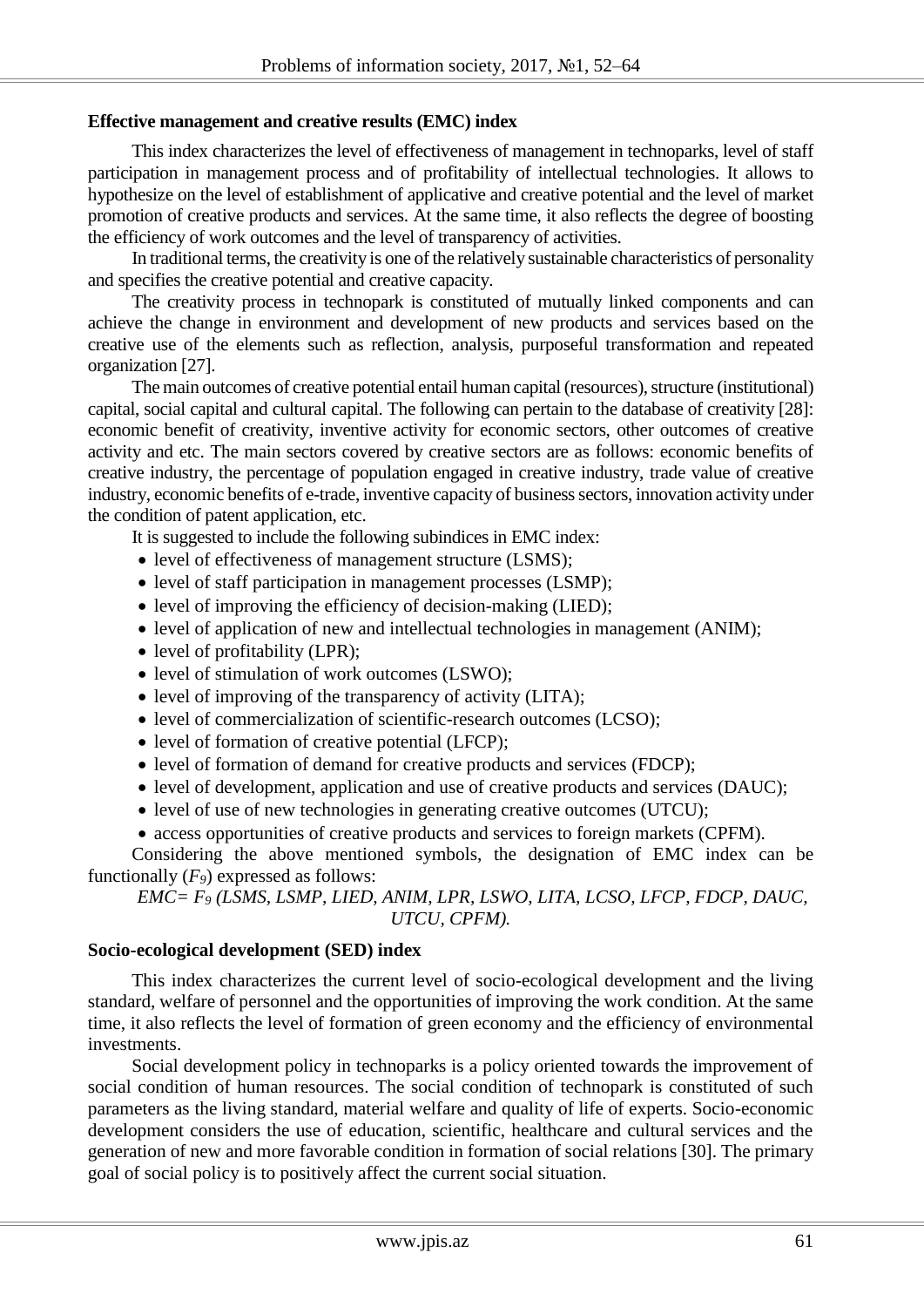Ecological infrastructure encompasses the fields such as water resources, green infrastructure, waste, and the management of natural disaster risks. In technoparks, the following directions are considered as main directions of environmental policy: the application of advanced methods of sustainable development principles in order to minimize the environmental pollution and regulate its protection, efficient utilization of natural resources in order to meet the demand of current and future generations, benefit from inexhaustible energy sources and achieve energy efficiency via non-traditional methods, to assess the current situation on global environmental problems at national level, expansion of relations with international organizations, extensive use of national potential opportunities and etc [31-32].

Following subindices are suggested to be included in SED index of technopark: level of durability and sustainability of socio-economic development (DSED); level of development of the standard of living of staff (DSLS); level of raising socio-ecological quality (RSEQ); opportunities of improving the health status (OIHS); opportunities to improve welfare level (OIWL); opportunities to improve work conditions (OIWC); level of improving living standard of work staff (LSWS); level of greening the economy and efficient utilization of natural resources (GEEU); level of protection of environment against pollution (LPEP); level of preventing incurred economic loss on environment (PIEE); degree of environmental investments (DEI); degree of harmfulness of waste and technological processes (DHWT); level of impact of environmental situation on health (LIEH); level of improving the quality of education (LIQE).

Considering the above mentioned symbols, the designation of SED index can be functionally (*F10*) expressed as follows:

## *SED= F<sup>10</sup> (SEİD, PHTİ, SEKY, SSYİ, RSYİ, OIWC, LSWS, GEEU, LPEP, PIEE, DEI, DHWT, LIEH, LIQE).*

#### **Conclusion**

The system of indices, subindices and variables on the comparative assessment of the activity of technoparks are divided into various hierarchic levels. The first national level is constituted of a composite integrative index of technoparks, 2nd level by 10 indices, 3rd level by 118 subindices, and 4th level by 408 macro and micro variables. Indices and subindices at the 1st, 2nd and 3rd levels are determined based on expert assessment, and by parameters constituting the following level.

Both official statistical, external and internal indicators are included in the 4th level variables. The 4th level indicators play a role of a base for determining 3rd and 2nd level subindices by experts. In such case, absolute indicators and their precise values are used (Figure 3). The approach here is different and can be implemented in an individual manner according to each specific situation.

The composite index has a feature of "monotonic growth", given that the 1st level indices and 2nd level subindices take values within [0, 100] interval. That is, the growth of figures indicates the improvement of environment, whereas the reduction in values denotes the deterioration.



Figure 3. Successive stages of formation of specification of indices and indicators of technoparks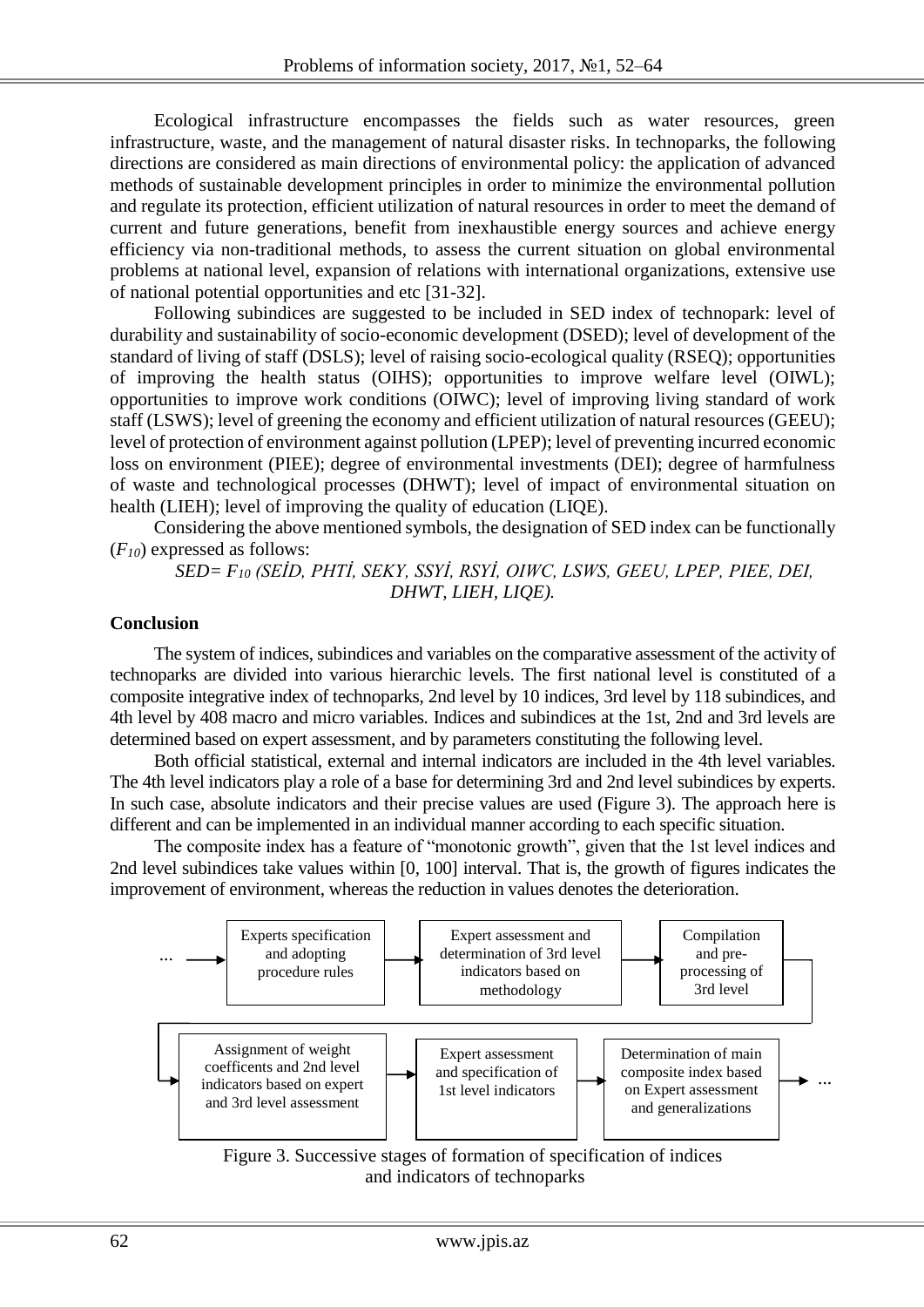The system of indicators related to independent and comparative assessment of technoparks' activity addresses the goals posed during the process of assessment of technoparks' activity at both regional and international levels extensively. The indicators system suggested for such comparative assessment meets the contemporary demands as a successful model for a separate assessment of the activity of technoparks, which currently function and to be established in future.

Several indices and subindices were suggested for the first time for the comparative analysis of the activity of technoparks. At the same time, the authors do not claim the completeness of the system of indices, and hence, the system is developed as an open system that will be enriched with further amendments.

## **References**

- 1. The Law of the Republic of Azerbaijan on Special Economic Zones. Baku, 14 April 2009, http://www.meclis.gov.az
- 2. The Decree of the President of the Republic of Azerbaijan on the approval of the "National Strategy for information society development in the Republic of Azerbaijan for 2014-2020 years", 2 April 2014, http://www.president.az.
- 3. "Azerbaijan 2020: Vision for Future" Development Concept. Baku, 29 December 2012, http://www.president.az.
- 4. The Decree of the President of the Republic of Azerbaijan on the establishment of High Technologies Park, 5 November 2012, http:/[/www.president.az](http://www.president.az/)
- 5. Aliyev A.G. Issues of development of indicators system on the assessment of the level of development of Information society // Information society problems, 2014, №1, pp. 65-74.
- 6. Silicon Valley Index, http://www.siliconvalleyindicators.org
- 7. David N. E. Rowe BSc MBA. Setting up, Managing and Evaluating EU Science and Technology parks. An advice and guidance report on good practice. Luxembourg: Publications Office of the European Union. 2014, 211 p.
- 8. Andreevna M.A. The Balanced Scorecard for Estimation of Science and Technology Parks // World Applied Sciences Journal, 2013, 25(5), pp.720-727.
- 9. Barinova V.A., Maltseva A.A., Sorokina A.V., Yeremkin V.A. Attitudes to the efficiency assessment of functioning of buildings of innovative infrastructure in Russian Federation // Innovations, 2014, №3(185), pp. 42- 51.
- 10. Borisov V.V. Information provision of innovation activity in company // Problems of economy and law, 2012, №10, pp.101-105.
- 11. Alguliyev R.M., Aliyev A.G., Shahverdiyeva R.O. Development of information support systems for management of innovative structures / The 8th IEEE International Conference on Application of Information and Communication Technologies (AICT2014), Astana, 2014. pp. 378-382.
- 12. Alekseevich B.M. Formation of innovation environment of modern technoparks. Abstract of dissertation for obtaining PhD degree in Economics, Moscow, 2013, http://www.economylib.com/formirovanie-innovatsionnoy-sredy-sovremennyh-tehnoparkov.
- 13. Yemelyanov S.G., Borisoglebskaya L.N., Maltseva A.A. formation of resident strategy of technopark as a mechanism of building favorable business-environment of the region // Economics, Law and Sociology Herald, 2010, №3, pp.**32-**39
- 14. Ignatov Y.S. Theoretical aspects of the genesis of business environment // Problems of modern economy, 2011, №1(37), http://www.m-economy.ru
- 15. Velichko V.V. Modeling the financial-economic activity of Kuzbass technopark // Herald of RA of Natural Sciences, 2009, №2, pp. 28-30.
- 16. Ahmedovna T.M. Formation of perspectives of development of financing system of innovative-active organizations, abstract of dissertation obtaining PhD degree in Economics, Moscow, 2013, http://www.fa.ru/dep/ods/autorefs/Documents/2013\_11